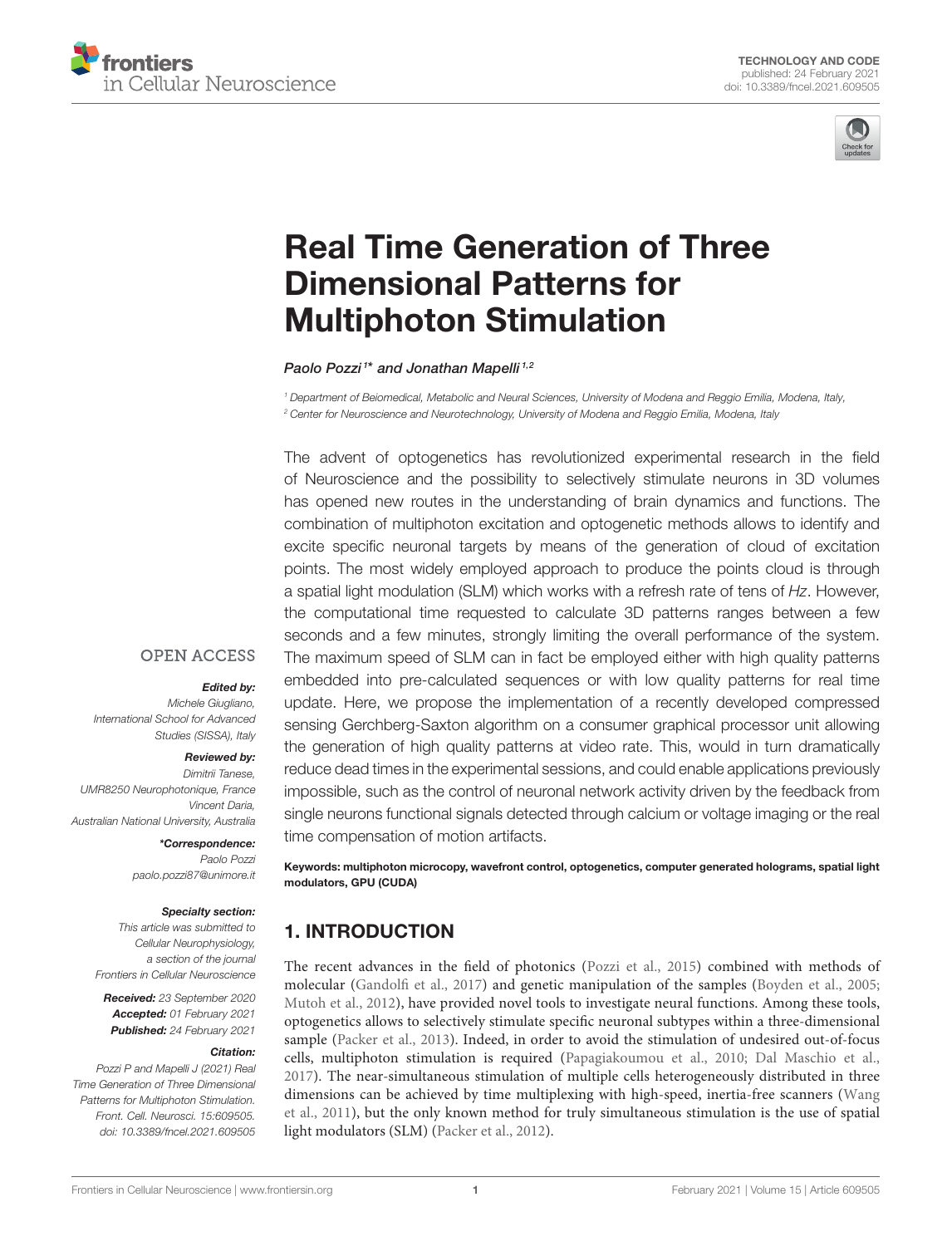A coherent light source can be focused simultaneously in an arbitrary pattern of diffraction limited focal points within a three-dimensional volume through the use of a spatial light modulator in the pupil of an optical system. In order to stimulate areas wider than the diffraction limit, the technique can be combined with either temporal focusing [\(Pégard et al., 2017\)](#page-9-7), or spiral or raster scanning [\(Packer et al., 2012,](#page-9-6) [2013\)](#page-9-3). While this method is widely used in optogenetics, it has a variety of applications extending beyond the field of neuroscience and including optical trapping [\(Grier and Roichman, 2006\)](#page-9-8), high throughput spectroscopy [\(Nikolenko et al., 2008;](#page-9-9) [Gandolfi et al.,](#page-9-10) [2014;](#page-9-10) [Pozzi et al., 2015\)](#page-9-0), and adaptive optics [\(Pozzi et al., 2020\)](#page-9-11).

A recent publication [\(Zhang et al., 2018\)](#page-9-12) showed how multiphoton optogenetics, applied in conjunction with multiphoton calcium imaging, can be used to manipulate in real time a network of neurons, for example clamping their calcium activity to a given threshold, or forcing cells to co-activate. However, due to the limitations in pattern calculation speeds, the method can only control the stimulation by alternating amongst a limited amount of pre-calculated patterns. True, real-time feedback-based control of a network would be greatly enhanced by the ability of calculating patterns automatically on-the-fly as they are needed.

The requirements for real-time optogenetics manipulation of calcium signals can vary widely depending on the optical setup, experiment goals, species of interest, cell type, and brain region. For the number of cells of interest and their distribution, at the state of the art for in vivo imaging, random access multiphoton microscopy was shown to be able to acquire signals from over five hundred cells, within an approximately  $300 \mu m$  fov in all three directions at 80 Hz [\(Katona et al., 2012\)](#page-9-13) in visual cortex. Other implementations showed performance in the same orders of magnitude, for example Bessel scanning [\(Lu et al., 2017\)](#page-9-14) showed the activity of approximately one hundred GABA-ergic neurons at 30 Hz in the same region. In alternative samples and technologies, lightsheet microscopy in Zebrafish embryos [\(Wolf et al., 2015\)](#page-9-15) was shown to detect signals from tens of thousands of neurons at 1 Hz from the whole embryo brain, and its acquisition frequency could increase dramatically by reducing the field of view.

As for the time resolution requirements, it mainly depends on the accuracy required for the cell response to photostimulation, as well as from the rise and fall time of calcium signals in the neurons of interest. Those in turn strongly depend on the dye or protein used for calcium imaging and on the cellular type of the neurons stimulated. Rise times are known to be generally really fast when photostimulation is activated, reaching a saturation of the signal within a couple of hundreds milliseconds. As for decay times, they are generally in the order of a second, but can go down to a few hundreds milliseconds in some transgenic mice lines [\(Dana et al., 2014\)](#page-9-16). Even in the assumption of a calcium signal decreasing quite slowly with an exponential decay time of 1 s (corresponding to a complete return to baseline fluorescence in approximately three seconds), a signal decrease of 10% happens in the first 100 ms, which indicates the need for SLM modulation frequencies higher than 10 Hz for good optogenetic clamping of the activity. At the very limit of such scenario, cerebellar granule cells bulk stained with Fura-2 AM dye have been shown to have, under electrical stimulation, calcium transients shorter than 200 ms from the onset to the return to baseline [\(Gandolfi et al., 2014\)](#page-9-10), and would therefore require millisecond-scale modulation of the stimulation pattern for real-time control.

While the fields of view typical of high speed 3D calcium imaging are generally within the operating capabilities of modern SLMs, targeting hundreds of neurons with milisecond-scale modulation is a challenging endeavor. While high performance SLMs can refresh at up to hundreds of Hz, the algorithms used for computing holograms constitute the current main limitation.

For two dimensional patterns, or patterns distributed on a limited set of two-dimensional planes, relatively fast computation times can be achieved by exploiting fast Fourier transform based algorithms [\(Sinclair et al., 2004\)](#page-9-17). However, the generation of an arbitrary 3D pattern remains the main limiting factor in the speed of operation for spatial light modulators, slowing the entire experimental procedure, and precluding any form of real-time update of three dimensional patterns. The generation of a three dimensional focusing pattern requires estimation of the phase value for each of the hundreds of thousands of pixels of the spatial light modulator maximizing the quality of the obtained pattern. The two most popular algorithms for this computation are the high-speed, lower precision random superposition (RS) algorithm, and the higher precision, lower speed Weighted Gerchberg-Saxton (WGS) algorithm [\(Di Leonardo et al., 2007\)](#page-9-18). The RS computational cost scales linearly with  $M \cdot N$ , where M is the number of SLM pixels and  $N$  is the number of generated foci, while WGS scales linearly with  $M \cdot N \cdot I$ , where I is the number of iterations required. The quality of the hologram is generally evaluated through its efficiency (e) and uniformity (u), two metrics respectively indicating as a number between 0 and 1, the percentage of laser light actually focused in the desired locations, and the uniformity of intensities between the generated foci.

At the state of the art, when implemented with a typical SLM resolution on a consumer computer processor unit (CPU), RS can generate holograms with  $e > 0.2$  and  $u > 0.2$ in a few seconds, while WGS can generate holograms with  $e > 0.9$  and  $u > 0.9$ . Unfortunately, WGS requires a few minutes for computation. Since most applications require faster computation times, it is crucial to implement such algorithms on faster time scales as it has been obtained by using a consumer graphical processors (GPU) [\(Bianchi and Di Leonardo, 2010\)](#page-8-2). When implemented on a GPU, RS algorithm has been proved to promptly generate arbitrary patterns at video rate (Reicherter et al., [2006;](#page-9-19) [Daria et al., 2009\)](#page-9-20), but with its characteristic low quality. Conversely, the WGS algorithm has proven to produce high quality holograms at video rate, but only with a limited number of SLM pixels  $(M < 768<sup>2</sup>)$  and on a very low number of foci  $(N < 10)$  [\(Bianchi and Di Leonardo,](#page-8-2) [2010;](#page-8-2) [Vizsnyiczai et al., 2014\)](#page-9-21). Additionally, although WGS results were published, no source code was openly released with them. As a result, due to the intrinsic difficulty in GPU coding, this profitable method has not yet been widely adopted, and most researchers still perform WGS computation on CPUs.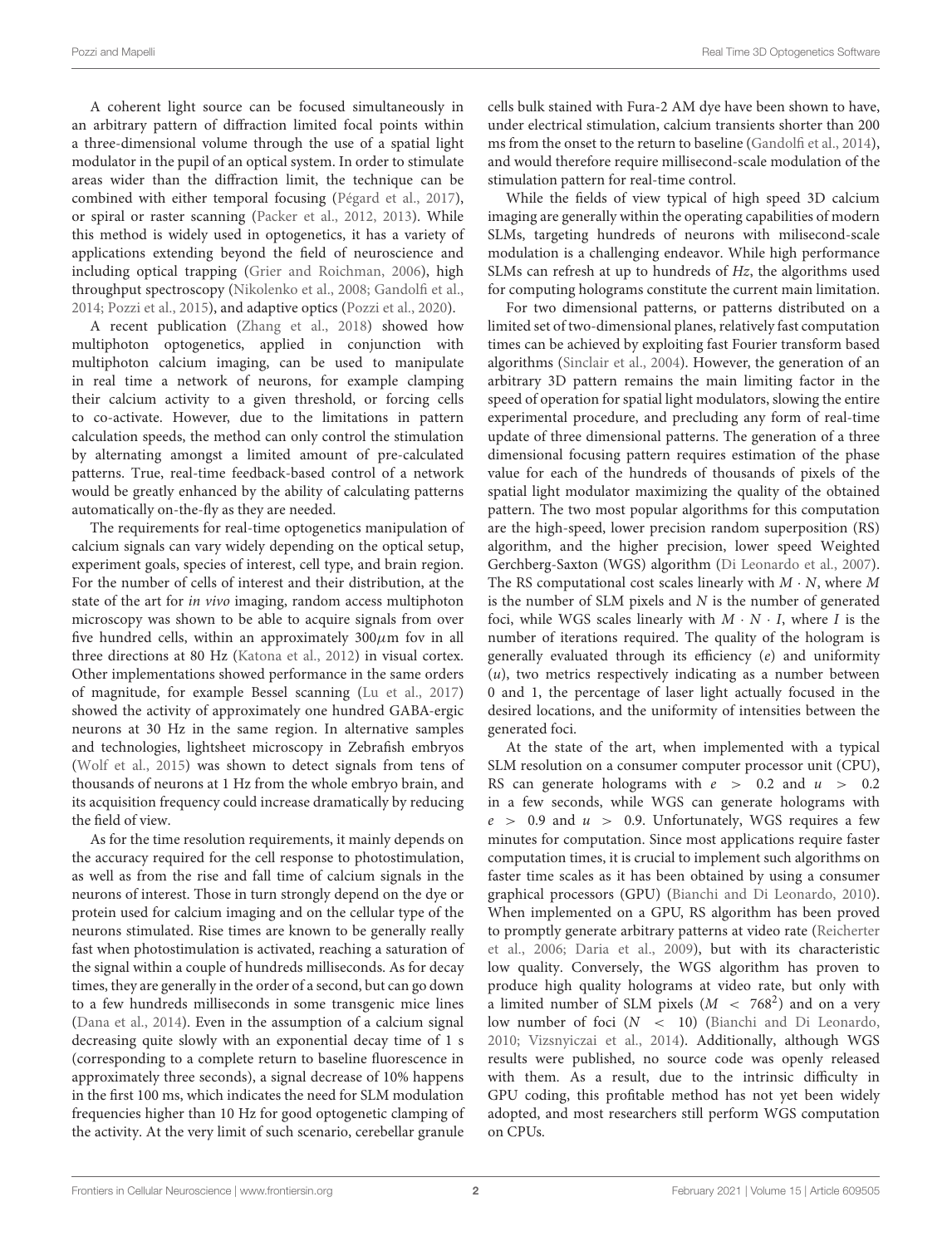We have recently proved [\(Pozzi et al., 2019\)](#page-9-22), how, on a CPU, a new algorithm (compressive sensing weighted Gerchberg-Saxton, CS-WGS), applying the principles of compressed sensing to the iterations of WGS can reduce its computational cost asymptotically close to the cost of RS, while maintaining the high quality of WGS holograms. Here, we present the implementation of CS-WGS on a low-cost consumer GPU, demonstrating that the algorithm is well-suited to GPU implementation, enabling videorate computation of holograms with  $e > 0.9$  and  $u > 0.9$  for  $N \, < \, 100$  and  $M \, < \, 1,152^2,$  ideally adaptable to feedback-based optogenetic control of neuronal networks.

## 2. METHODS

## 2.1. Compressive Sensing Weighted Gerchberg Saxton Algorithm

In both RS and WGS algorithms, the SLM phase pattern  $\Phi^0(x', y')$  generating a set of N foci at positions  $X_n = \{x_n, y_n, z_n\}$ with relative intensities  $\|a_n^0\|^2$ , is calculated as the phase of the interference of the N wavefronts with known phase patterns  $\phi_n(x', y')$  generating each spot independently, each with a set phase delay  $\theta_n^0$ :

$$
\Phi^0 = arg \left( \sum_{n=1}^N a_n^0 e^{i \left( \phi_n + \theta_n^0 \right)} \right) \tag{1}
$$

where  $\phi_n$  is defined by basic physical optics as:

$$
\phi_n(x',y') = \frac{2\pi}{\lambda f}\left(x_nx' + y_ny'\right) + \frac{2\pi}{\lambda f^2}\left(x'^2 + y'^2\right)z_n \quad (2)
$$

In the simple random superposition algorithm,  $\Phi^0$  is simply determined through Equation (1), selecting random values for  $\theta_n^0$ . In the weighted Gerchberg-Saxton algorithm, the values of  $\theta_n$  are determined through a series of alternating projections between the SLM space and the spots' positions. The algorithm begins by computation of the RS hologram  $\Phi^0$  through Equation (1). At the j-th iteration, the field  $E_n^j$  of each spot is calculated as:

$$
E_n^j = \sum_{x',y' \in \Omega} A e^{-i(\Phi^{j-1} - \phi_n)}
$$
 (3)

where  $\|A\left(x',y'\right)\|^2$  is the distribution of light intensity at the slm surface, and  $\Omega$  is the set of all SLM pixels coordinates. At this point the values of  $\theta_n$  and  $a_n$  are updated as:

$$
w_n^j = w_n^{j-1} \frac{\langle ||E_n^{j-1}|| \rangle_{n=1}^N}{||E_n^{j-1}||} \tag{4}
$$

$$
a_n^j = w_n^j a_0 \tag{5}
$$

$$
\theta_n^j = arg\left(E_n^{j-1}\right) \tag{6}
$$

where  $w_n^j$  are weight factors, all initialized at 1 for the first iteration. The updated values of  $a_n^j$  and  $\theta_n^j$  are used to compute a new hologram  $\Phi^j$  with Equation (1) and start the next iteration.

The CS-WGS algorithm is equivalent to WGS, but the summation in Equation (3) is only performed over a subset  $\Omega_{compressed}^j$  of randomly distributed pixels on the SLM for  $N-2$  iterations, followed by two full iterations to ensure full convergence and the computation of phase on all SLM pixels. Conversely the value of the hologram phase can be computed, for all iterations except the last two, only for the pixels in  $\Omega_{compressed}^j$ . Through this adaptation, CS-WGS scales in computational cost linearly with  $2 \cdot M \cdot N + c(M \cdot N \cdot (I - 2))$ , where c is the ratio between the sizes of  $\Omega_{compressed}^j$  and  $\Omega$ .

The performance of all three described algorithms can be computed through the metrics of efficiency  $(e)$ , uniformity  $(u)$ , and variance  $(v)$ . Efficiency is computed as the fraction of power effectively directed at the spots locations:

$$
e = \sum_{n} I_n \tag{7}
$$

where  $I_n$  is the fraction of laser intensity directed to the *n*-th spot. The uniformity metric is defined as:

$$
u = 1 - \frac{max_n(F_n) - min_n(F_n)}{max_n(F_n) + min_n(F_n)}
$$
(8)

where  $F_n$  is the ratio between the achieved and desired power fractions at the  $n$ -th spot:

$$
F_n = \frac{I_n}{\sum_{n'} I_{n'}} / \frac{\|a_n^0\|^2}{\sum_{n'} \|a_{n'}^0\|^2}
$$
(9)

Finally, the variance metric is expressed as the mean square relative error in the power fractions:

$$
v = \frac{\sum_{n} (F_n - 1)^2}{N}
$$
 (10)

The efficiency metric reports on the actual fraction of power directed to the spots. It should be noted that the power fraction not directed to the spots is rarely uniformly distributed throughout the sample, and generally forms undesired excitation spots. The metric should therefore be as close to the value of 1 as possible to avoid undesired artifacts, and low values can not only be compensated by an increase in laser power.

The uniformity metric should also be as close to 1 as possible. Lower values reveal the presence of significant outliers in the spots intensities, which can lead to missing excitation of targeted cells, or to local photodamage in over-illuminated cells. Finally, the variance metric defines the general deviation of spots intensities from their desired values, and should be as close to 0 as possible in order to achieve precise control of power over all generated spots. Precise control of intensities is crucial for optogenetics stimulation, as the relative power between spots should be carefully regulated in order to prevent non-optically sectioned stimulation due to thermal effects [\(Picot et al., 2018\)](#page-9-23).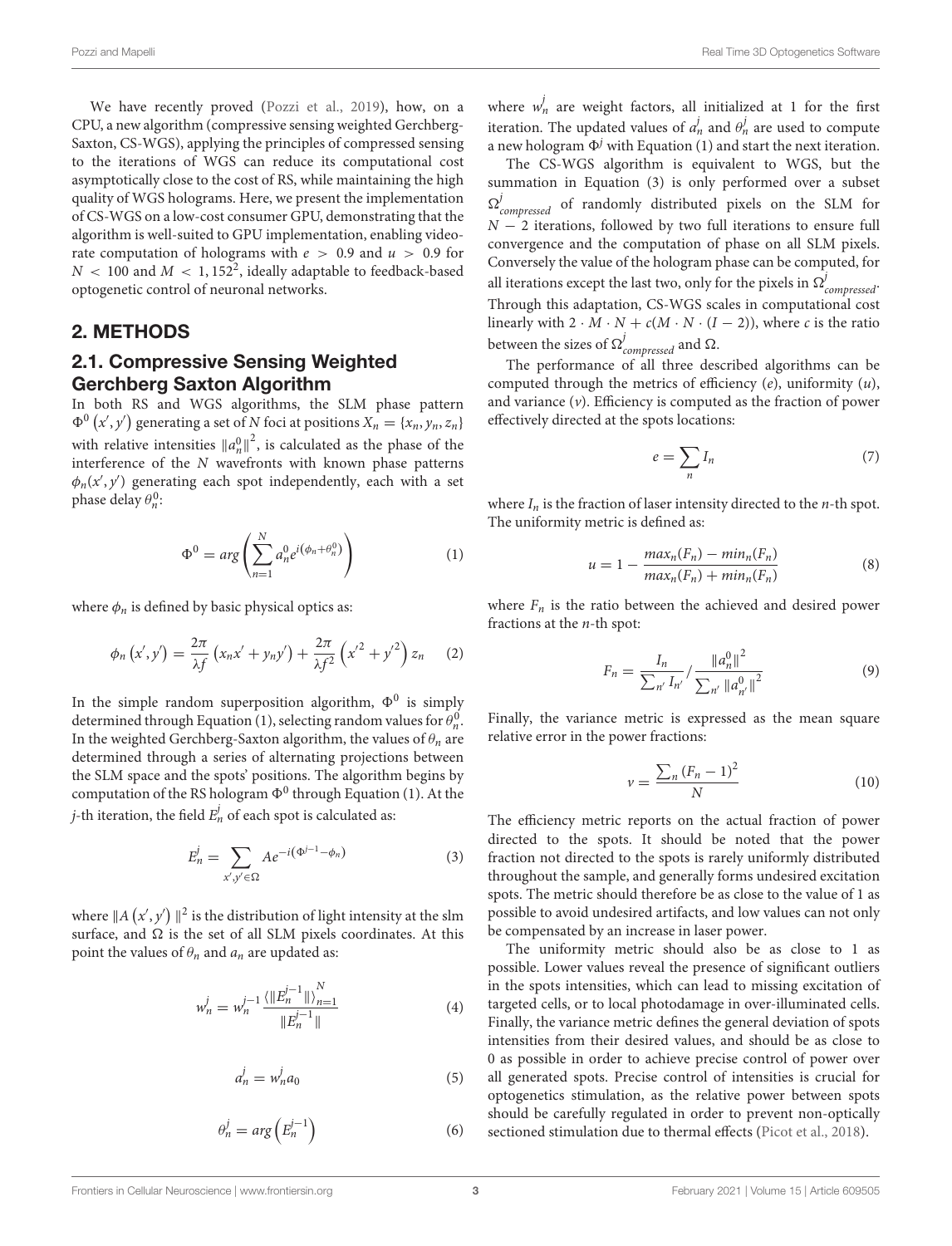## 2.2. GPU Implementation

GPU implementations of algorithms should be carefully developed in order to fully exploit the parallelized calculation performance of the devices. We report here some considerations about the implementation.

### 2.2.1. Global Memory Allocation

When implementing GPU code, minimization of memory transfer between the system memory and the GPU global memory is critical to achieve optimal performances. RS, WGS, and CS-WGS are all very well suited algorithms for this specific requirement, as the hologram specific inputs required are limited to the 3D coordinates of the desired spots and their desired intensities, as well as a single floating point value for the required compression factor c for CS-WGS. As most SLMs are connected to calculators as secondary monitors directly connected to the GPU, no readout of the algorithm's output to system memory is necessary, but the hologram is directly projected on the SLM through CUDA-OPENGL interoperability.

Additionally, some fixed parameters characterizing the physical and geometrical properties of the SLM and the optical system (e.g., the coordinates  $x', y'$  of the SLM pixels, the phase to gray scale lookup table of the SLM output), are uploaded to the GPU only once at startup and used for all holograms computed during an experimental session. Such initialization does not therefore affect the speed of the algorithm convergence.

### 2.2.2. Backwards Propagation of RS and WGS

Given, for each spot, the values of the desired coordinates and intensities  $X_n$ ,  $a_n^0$ , weights  $w_n^j$  and phase terms  $\theta_n^j$ , at each iteration the hologram phase is computed according to Equation (1). Each of the parallel threads of the GPU evaluates the equation for one of the M pixels of the SLM, performing the summation over all spots. Counter-intuitively, the values of  $\phi_n$  are computed at each iteration according to Equation (2), instead of computed once and stored in global memory, as their direct computation is significantly faster than accessing values stored in the GPU global memory.

The obtained hologram  $\Phi^j$  is stored in a pre-allocated section of global memory, or, in case of the last iteration, copied to an OpenGL texture buffer, and projected on the SLM surface. It should be noticed that vertical synchronization in the OpenGL environment should be enabled, in order to avoid artifacts during the alternation of different holograms on the SLM. As a consequence, the total time required for the last iteration will be extended until the next refresh of the SLM screen.

## 2.2.3. Forward Propagation of RS and WGS

Given an hologram  $\Phi^j$ , and the known intensity distribution of light at the SLM surface, the field at each spot can be computed through Equation (3), which therefore requires the sum of  $M$ complex numbers per each spot. This sort of computation is known in GPU programming as a dimensionality reduction, and is performed by using  $k$  threads to iteratively perform the sum of  $M/k$  elements of the sum, until the amount of elements to be summed equals one. Since a modern GPU can run 1,024 threads in one block, and the number of SLM pixels in the

system aperture is  $<$ 1,024<sup>2</sup>, the dimensionality reduction always converged in two iterations for the presented results.

## 2.2.4. Compressed Sensing

During initialization, all arrays containing data referring to SLM pixels (e.g., hologram phase, known intensity at the pupil) are reorganized in a randomly selected order. At each iteration only  $c \cdot M$  GPU threads are employed both for forwards and backwards projection, performing computation on pixels which will be adjacent in GPU global memory for optimal performance, but randomly distributed in the pupil due to the random reorganization. Only the backwards projection at the very last iteration is performed on all pixels, in order to compute the phase of the full hologram. The actual position in the pupil for each pixel is stored during initialization in an additional array in global memory, and used at the end of the computation to apply the correct phase values to the correct OpenGL texture pixels for projection.

## 2.3. Experimental Setup

Holograms were computed on a budget desktop GPU (GTX1050, Nvidia), also available in several mid-range laptops. Experimental results were obtained by measuring two-photon excited fluorescence from a solid, 1.7 mm thick fluorescent slide (FSK-2, Thorlabs, USA) on a custom system for multiphoton imaging and optogenetics. The system includes an SLM with a refresh frequency of 31 Hz, and a panel of  $1,152 \times 1,920$  pixels, with pixel pitch of  $9.2\mu$ m (Meadowlark, USA), with the short side optically matched to the round aperture of the optical system, limiting hologram computation to a round sub-region of 1,152 pixels in diameter.

The source employed is a Ti:Sa laser (Chameleon Ultra II, Coherent, USA), tuned to 800 nm, expanded through a telescope of two infrared achromatic doublets (AC-127-050-B and AC-254- 250-B, Thorlabs) to a beam waist radius of 6 mm at the SLM panel. A simplified scheme of the setup is shown in **[Figure 1](#page-4-0)**.

The spatial light modulator (SLM) surface is conjugated to a couple of silver coated galvanometric mirrors (GM, GVS-012/M, Thorlabs, USA) by a 4-f beam reducing telescope of two infrared achromatic doublets (L1 and L2, AC-508-200-B and AC-508- 150-B, Thorlabs). A custom made glass slide with a 0.5 mm round deposition of titanium is placed in the focal plane of the first lens in order to block the 0-th order of diffraction of the SLM while minimally affecting the projected pattern. We were in fact unable to measure any differences in spots intensities when adding and removing the blocker. The Galvanometric mirrors are conjugated through a beam expanding 4-f telescope of broad spectrum achromatic doublets (L3 and L4, AC-508- 180-AB and AC-508-400-AB) to the back aperture of a water dipping microscope objective (OL, XLUMPlanFL N, 20X, 1.0 NA, Olympus, Japan). In this configuration, a phase-conjugated image of the SLM is produced on the back aperture of the objective with a magnification of 5 : 3, so that the 10.6 mm side of the SLM is matched with the 18 mm aperture of the objective.

Fluorescence light is reflected by a longpass dichroic mirror (DM, FF665-Di02-25x36, Semrock, USA) and further filtered from laser light through an IR-blocking filter (FF01-680/SP-25,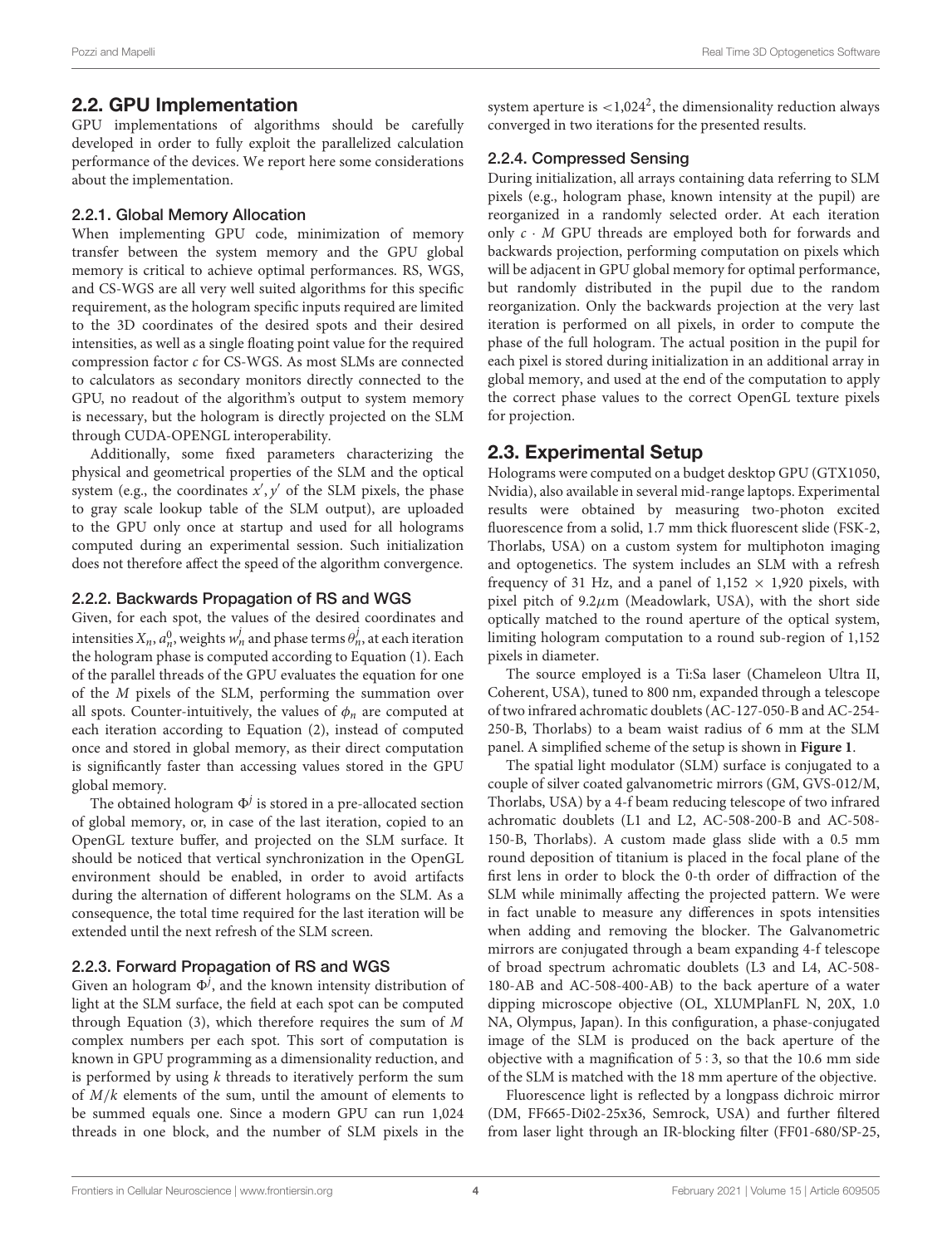

<span id="page-4-0"></span>FIGURE 1 | Scheme of the optical setup for the reported experiments. Not to scale. Red lines show the excitation light path, green lines represent the fluorescent light path after descanning. SLM - Spatial light modulator. L1-L2 - First 4f telescope. GM - Galvanometric mirrors. L3-L4 - Second 4f telescope. OL - Objective lens. DM - Dichroic mirror. L5 - Focusing lens. CCD - Detector camera.

Semrock, USA). The mirrors are conjugated by a couple of 4-f telescopes of visible achromatic doublets and a custom channel splitter (not shown) with a mounted  $12 - 72$  mm,  $1.2f$ # zoom lens (L9, Cosina, Sony, Japan), mounted on a high speed, 128 × 128 pixels EMCCD camera (CCD, Hnu 128 AO, Nuvu, Canada).

The focal and aperture of the camera zoom lens are chosen in order to image a field of view of  $400 \mu m \times 400 \mu m$  for two color channels in  $64 \times 64$  pixels subregions of the camera sensor, while maintaining a depth of field of  $400 \mu$ m in order to visualize threedimensional patterns without defocus aberrations. Focusing of the laser in the fluorescent slide generates two-photon fluorescence, the intensity of which increases quadratically with local power, and is therefore an appropriate reporter of the stimulation intensity which could be achieved in a biological sample.

Measurements were performed at approximately  $300 \mu m$ depth within the fluorescent slide, in order to avoid spots generated at high axial distances from the focal plane to be focused outside the sample. The galvanometric mirrors were operated in a  $50\mu m$  wide constant speed spiral scan at 120 Hz throughout the experiments, in order to minimize photobleaching effects, as well as compensating for local inhomogeneities of the fluorescent slide. The descanned nature of the detection light path insured that the motion of the mirrors did not affect the shape of the spots at the detector.

# 3. RESULTS

In order to compute convergence timing for RS, WGS, and CS-WGS algorithms, two types of holograms were computed: regular two-dimensional grids of uniform spots, considered as a worst case scenario for pattern uniformity, and a more realistic random distributions of spots of varying intensity within a cubic volume of  $200 \mu$ m. Grids were calculated for square patterns from 4 to 144 spots. Random distributions were calculated from 9 to 99 spots. Lower amounts of spots were not considered, as SLMs have generally unreliable performance independently from the algorithm used when generating very few spots. If possible, in such situation, other excitation methods should be preferred (e.g., acousto-optic scanners). A maximum performance reference was computed through 200 iterations of WGS. Holograms for the same distributions of points were then calculated with RS, with WGS, and with CS-WGS for compression factors ranging from 2<sup>-1</sup> to 2<sup>-8</sup>. WGS and CS-WGS computations were repeated for an increasing number of iterations, until a uniformity value higher than a target percentage of the maximum performance was reached. **[Figure 2](#page-5-0)** shows the timings required for full convergence of the algorithms, as well as a comparison between the uniformity performances achieved by the non-iterative RS compared to the iterative algorithms. Only the best performing value of the compression factor in CS-WGS is reported for each data point. For these results, vertical synchronization of the GPU with the SLM screen was disabled, in order to present data unaffected by the specific hardware employed. The data reported clearly shows how, in any of the presented scenarios, CS-WGS greatly outperforms WGS, with generally half the convergence time, and up to a factor 5 speedup when computing holograms for regular lattices of high numbers of spots. This, while being an unlikely pattern for optogenetics experiments, is often required for imaging or optical trapping applications.

While still significant, the lowest performance advantage of CS-WGS over WGS, was observed for random distributions of small numbers of spots (<50) for relatively low performance targets (<92% of full convergence uniformity) for which WGS converged in only two iterations, leaving small space for improvement with the application of compressed sensing. In this situation, WGS still resulted 1.5 times slower than CS-WGS.

It should be noticed how, while a GPU implementation of RS remains up to an order of magnitude faster than iterative algorithms, the uniformity of the patterns produced can be extremely low for any number of spots, and this algorithm should only be used when the experimental scenario requires extremely high computation speed for a very high number of spots.

A more realistic utilization scenario for high speed hologram computation, however, is one in which the full convergence performance is sacrificed in order to achieve computation times equivalent to the refresh rate of the SLM, in order to update the hologram on-the-fly as fast as the hardware allows it. Fixed refresh rate performance of RS, WGS, and CS-WGS algorithms was measured both through calculation of the theoretical efficiency and uniformity of the patterns, and by visualization of multiphoton fluorescence excitation in the experimental setup. In these measurements, vertical synchronization of the GPU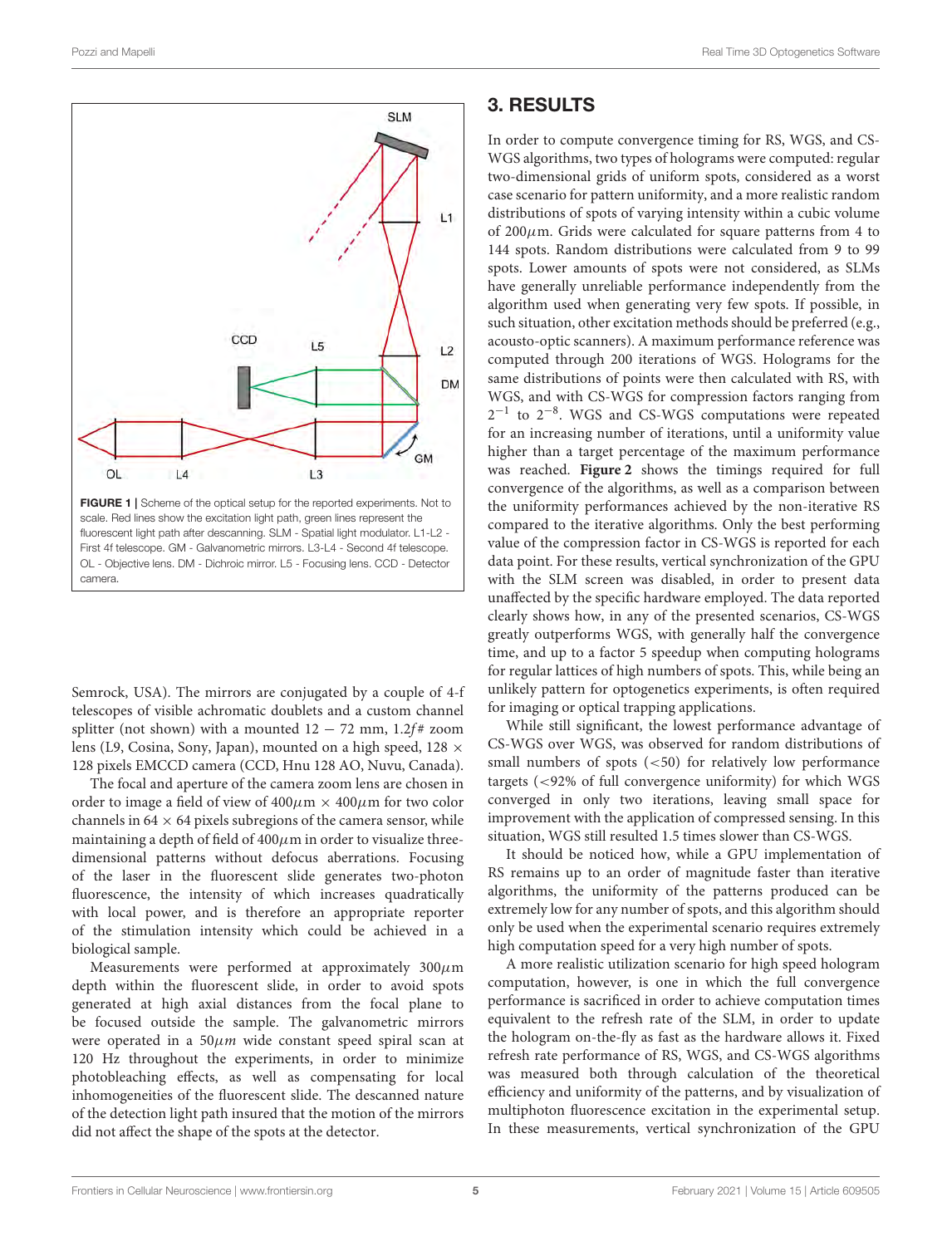![](_page_5_Figure_2.jpeg)

<span id="page-5-0"></span>with the SLM screen was enabled, as it is required for correct experimental application. The SLM used for data validation was capable of a refresh rate of 31 Hz. However, hologram computing times were constrained to a refresh rate of 15 Hz, as it was experimentally found that, while operating at the SLM limit of 31 Hz, the quality of the projected pattern was strongly dependent on the pixel response times of the SLM at the experimental wavelength, and comparison of experimental data resulted difficult. The performance of CS-WGS was computationally tested for a range of compression rates  $c$  from 2 $^{-1}$  to 2 $^{-8}$ . The best performing compression rate for the uniformity metric was used for experimental comparison. An additional set of measurements for full convergence of WGS was added in order to provide a reference for the best achievable pattern quality without frame rate constraints.

Tests were performed in three critical scenarios for multifoci real-time computation. The first two were two-dimensional, regularly spaced, grids of points rotating in 3D space, representing a worst-case scenario for pattern uniformity. The two grids differ in number of total spots, one is a grid of 100 spots, for which WGS could only perform a single iteration within the 64 ms frame time limit, the other is a more limited 36 spots grid, for which WGS could achieve 5 full iterations. The third scenario was a more realistic distribution of 100 points in a random pattern, within a cubic volume of side  $300 \mu$ m, with randomly distributed target intensities.

The computed efficiencies and intensities achievable with a 15 Hz frame rate are reported in **[Figure 3](#page-6-0)**. Error bars were calculated from the standard deviation of the mean performance over 10 calculations with different initial values of  $\theta_n^0$  and different spatial orientations of the patterns. It can be observed how, for a large amount of regularly spaced spots, WGS has practically no advantage over RS, due to the limited amount of iterations which can be performed within the time limit.

The performance of WGS improve for smaller amounts of spots and less regular patterns, but CS-WGS still stands out as the better performing algorithm in all scenarios. Low compression rates of CS-WGS tend to prioritize uniformity, due to their better sampling of the pupil, while high compression rates tend to prioritize efficiency due to the higher number of iterations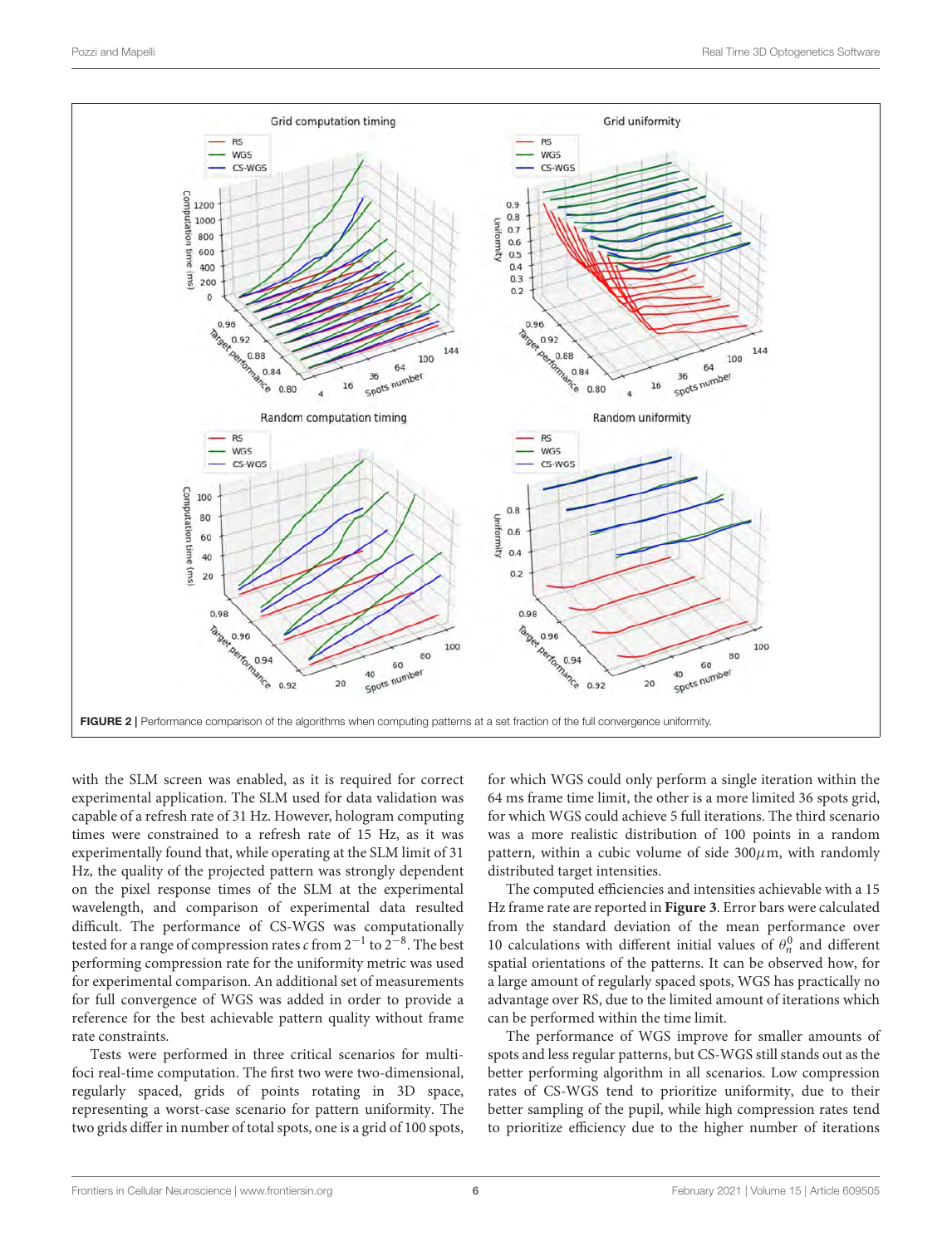![](_page_6_Figure_2.jpeg)

<span id="page-6-0"></span>achievable. Nonetheless, unless extreme compression factors were used for spots patterns with varying intensities, CS-WGS provides better performance than WGS in all tested scenarios. Results equal or similar to a fully converging implementation of WGS could be achieved in all tested scenarios for well-tuned compression factors.

Since experimental systems are non-ideal, often the performance of the computed patterns can be affected by the experimental setup [\(Palima and Daria, 2006\)](#page-9-24). In order to prove the improvement in performance provided by CS-WGS is detectable and significant in experimental scenarios, we provided verification of the results of **[Figure 3](#page-6-0)** on the setup described in the methods section.

Experimental results are reported in **[Figure 4](#page-7-0)**. All holograms show a decrease in signal intensity toward the edges of the frame, due to the loss in diffraction efficiency of the SLM at the edges of its addressable volume, which is independent from the algorithm's performance. Images are reported with a 10X upscaling with bilinear filtering in order to reduce aliased sampling artifacts due to the sensor's low resolution. For each experimental scenario, 10 different variants of the pattern were computed by rotating the grids in three dimensions and rearranging the spots random distribution. In order to estimate the intensity of the spots, a blob detection algorithm was run over images acquired from the camera, integrating the pixels intensities within the blob. blob locations and sizes were estimated over the average of 10 images of the WGS pattern with full convergence and used to compute intensities for the other algorithms. The relative error of each spot's intensity was computed from the ratio of its blob intensity compared to that of the fully converging WGS pattern. It should be noticed the intensity detection error on a fixed pattern could get up to 5% root mean square, depending on the intensity of the spot. As expected, RS performed the worst, with average errors of 0.47  $\pm$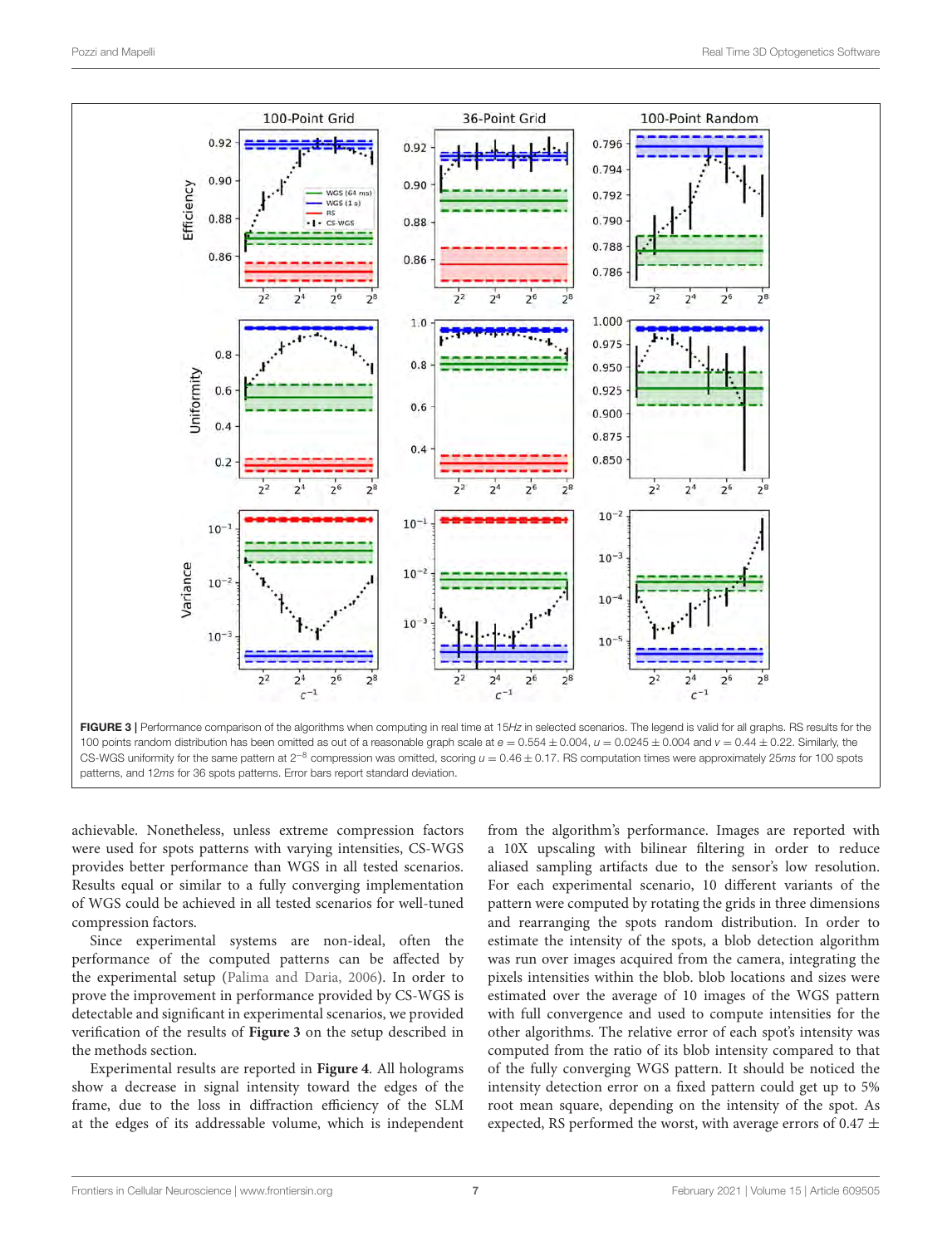![](_page_7_Figure_2.jpeg)

<span id="page-7-0"></span>0.30 for the 36 spots grid,  $0.32 \pm 0.11$  for the 100 spots grids, and  $0.17 \pm 0.02$  for the random patterns. When constrained to 64 ms of computation time, WGS performed similarly to RS when computing the 100 spots grid, with an average error of 0.28  $\pm$  0.03, due to its inability to perform more than two iterations in the given time. It performed better for the 100 spots random pattern and the 36 spots grid (respectively  $0.03 \pm 0.02$ ) and  $0.16 \pm 0.03$  relative errors). Still, CS-WGS proved to provide the best performance in all scenarios, with average errors of  $0.08 \pm 0.01$  for the 36 spots grid,  $0.06 \pm 0.03$  for the 100 spots grids, and  $0.02 \pm 0.01$  for the random patterns. More importantly the highest outliers for all patterns for RS reached relative errors of 0.8, meaning the spot was either almost completely missing or nearly twice as bright as it should have been. Outliers for WGS reached up to 0.8 for the 100 points grid, up to 0.6 for the 36 spots grid and up to 0.4 for the random distribution. Conversely, in all scenarios CS-WGS managed to keep all spots under 0.25 relative error. Computing the same pattern multiple times with different initialization phases led to similar statistics in error distributions. Most importantly, the outlier spots would be positioned in random, unpredictable positions within the pattern.

It should be noted how for the worst case scenario of regular grid patterns, significant deviations from the desired patterns can easily be noticed in the intensity distributions of RS and WGS, while CS-WGS seems indistinguishable from the desired pattern, as highlighted by the numerical metrics. In the random distribution pattern, RS is still visibly inaccurate, while WGS and CS-WGS seem to perform equivalently. However, the numerical metrics highlight how CS-WGS holograms present smaller deviations from the desired pattern, and therefore provide the best achievable performance within the time constraint.

Examples of real time manipulation of the patterns are available as **[Supplementary Materials](#page-8-3)**, showing the selected patterns rotating in three dimensions through real-time recalculation. The videos show how smooth live update of the hologram is possible, with reasonably constant performance throughout the experiment.

From the results, it is apparent that the compression factor and number of iterations can be fine-tuned to achieve maximum performance. However, this is often not possible for real time generation of generic patterns with varying numbers of spots or geometrical distribution. In such a situation, a compression factor between 1/8 and 1/16 seems to provide a good baseline value to achieve reliable performance in a variety of experimental conditions.

## 4. DISCUSSION

In this manuscript a GPU implementation of the CS-WGS algorithm is presented, and benchmarked against the two most popular alternatives available, being RS and WGS. The results clearly show how the higher convergence speed of CS-WGS, makes it the ideal candidate for real-time applications. The GPU implementation of the algorithm proves, for real time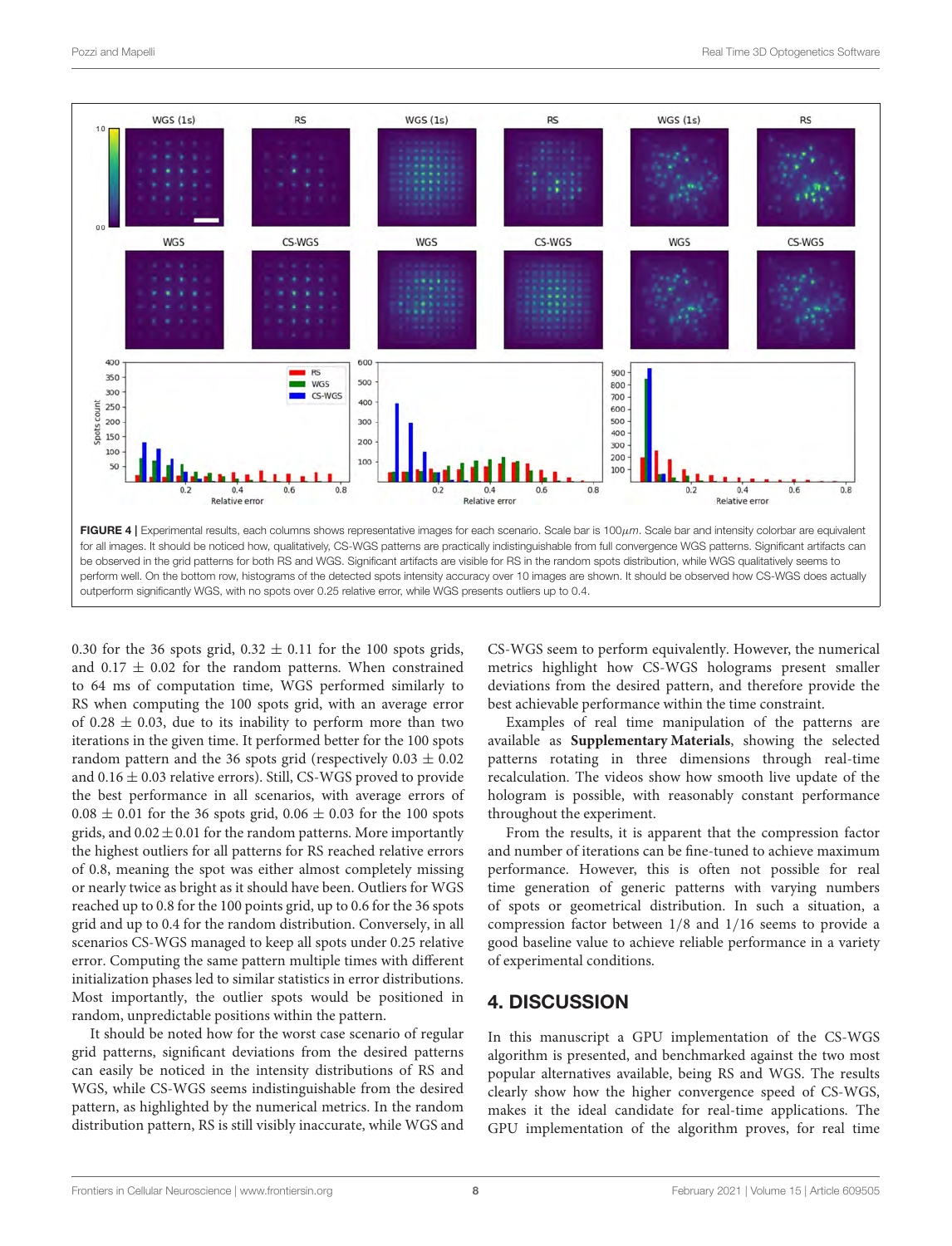applications, absolutely necessary, as similar spots patterns to those tested would require several seconds for computation with CS-WGS [\(Pozzi et al., 2019\)](#page-9-22), and up to several minutes with WGS.

While the presented experimental tests were limited by the refresh rate of the available SLM, the algorithm could easily be used to control even faster systems, provided a reasonable amount of spots is selected, and the compression factor is tuned accordingly. The ability of computing high quality holograms in real time could enable real-time, feedback-based control of neuronal networks, driven by calcium [\(Lu et al., 2017\)](#page-9-14) or voltage activity [\(Gandolfi et al., 2015\)](#page-9-25) without being limited to stimulation on pre-calculated spatial patterns.

As an example of the advantages of real-time computation compared to the use of pre-computed patterns in closed loop stimulation, keeping N cells clamped at the same level of activity through pre-computed patterns by binary switching of photostimulation on each cell, would require pre-calculation of patterns stimulating all possible combinations of at least one of the N cells. In practice, this means that  $2^N - 1$  patterns would be required, limiting the applicability of the experiment to only a very few neurons.

A similar consideration can be made for the possibility of synchronizing the activity of cell populations to a single "trigger neuron." For  $N$  selected trigger neurons, at least  $2^N$  patterns would need to be calculated, or more if any neuron would need to be coupled with two separate trigger neurons.

It should be acknowledged that fast photoswitching of single points in a given fixed pattern can be achieved by the use of a digital micromirror device in the image plane [\(Go et al., 2013\)](#page-9-26) to modulate intensity. However, this is still limited in the number of available patterns in the DMD memory (a few tens to a few hundreds, depending on the hardware used), has limited axial positioning extent (only  $\pm 10\mu$ m in the reported publication), it would not work for spots located at similar lateral positions but at different axial depths, and in general requires significant modifications to a standard SLM based setup, when compared to a simpler modification of software. Moreover, due to the accuracy of our algorithm in the modulation of power of single spots, even stimulation based on analog modulation of the excitation power for each spot, instead of a binary on/off behavior, could be implemented.

Independently from closed loop photostimulation, an immediate outcome of this implementation lies in the extreme streamlining of the experimental procedure, practically eliminating any waiting time between the selection of the point of interests and the experimental procedure. Of note, it can be extremely useful for in-vivo recordings with awake mice. In these circumstances, experiments are in fact extremely timesensitive, and the minimization of the experiments duration is of utmost importance.

# **REFERENCES**

<span id="page-8-2"></span>Bianchi, S., and Di Leonardo, R. (2010). Real-time optical micro-manipulation using optimized holograms generated on the GPU. Comput. Phys. Commun. 181, 1444–1448. doi: [10.1016/j.cpc.2010.04.012](https://doi.org/10.1016/j.cpc.2010.04.012)

Furthermore, the newly introduced ability of updating the pattern in real-time at the SLM refresh speed limit can potentially enable previously impossible experimental protocols. For instance, the correction of motion artifacts, which is currently performed only through the use of scanners and focus actuators, for rigid linear movements [\(Vladymyrov et al., 2016\)](#page-9-27), could be enabled for sample rotations and non rigid deformations through SLM patterns adaptation.

Since GPU programming is not a widespread practice amongst the optics and neuroscience research community,the software used to generate the results presented in the paper is made available as a free and open-source library [\(Pozzi, 2020\)](#page-9-28) for non commercial purposes, to ensure a widespread adoption of the method. The software library is compatible with all SLMs controlled as external screen, and is not necessarily limited to 64 ms computation time. Some modifications to the code may be required to directly drive SLMs with dedicated pci-e interfaces. The software consists in Python (Van Rossum and Drake, [1995\)](#page-9-29) code controlling the GPU using CUDA (Nickolls et al., [2008\)](#page-9-30) through the PyCuda [\(Klöckner et al., 2012\)](#page-9-31) library and rendering holograms directly to the SLM through the GLFW OpenGL framework.

# DATA AVAILABILITY STATEMENT

The datasets presented in this study can be found in online repositories. The names of the repository/repositories and accession number(s) can be found in the article/**[Supplementary Material](#page-8-3)**.

## AUTHOR CONTRIBUTIONS

PP designed the research, performed the experiments, and wrote the first version of the manuscript. JM designed the research and contributed to the manuscript writing. All authors contributed to the article and approved the submitted version.

# FUNDING

The work is partially funded by the SMART BRAIN project. SMART-BRAIN is a Partnering Project to the European Union's Horizon 2020 Framework Programme for Research and Innovation under the Specific Grant Agreement No. 785907 (Human Brain Project SGA2).

# SUPPLEMENTARY MATERIAL

<span id="page-8-3"></span>The Supplementary Material for this article can be found [online at: https://www.frontiersin.org/articles/10.3389/fncel.](https://www.frontiersin.org/articles/10.3389/fncel.2021.609505/full#supplementary-material) 2021.609505/full#supplementary-material

<span id="page-8-0"></span>Boyden, E. S., Zhang, F., Bamberg, E., Nagel, G., and Deisseroth, K. (2005). Millisecond-timescale, genetically targeted optical control of neural activity. Nat. Neurosci. 8, 1263–1268. doi: [10.1038/nn1525](https://doi.org/10.1038/nn1525)

<span id="page-8-1"></span>Dal Maschio, M., Donovan, J. C., Helmbrecht, T. O., and Baier, H. (2017). Linking neurons to network function and behavior by two-photon